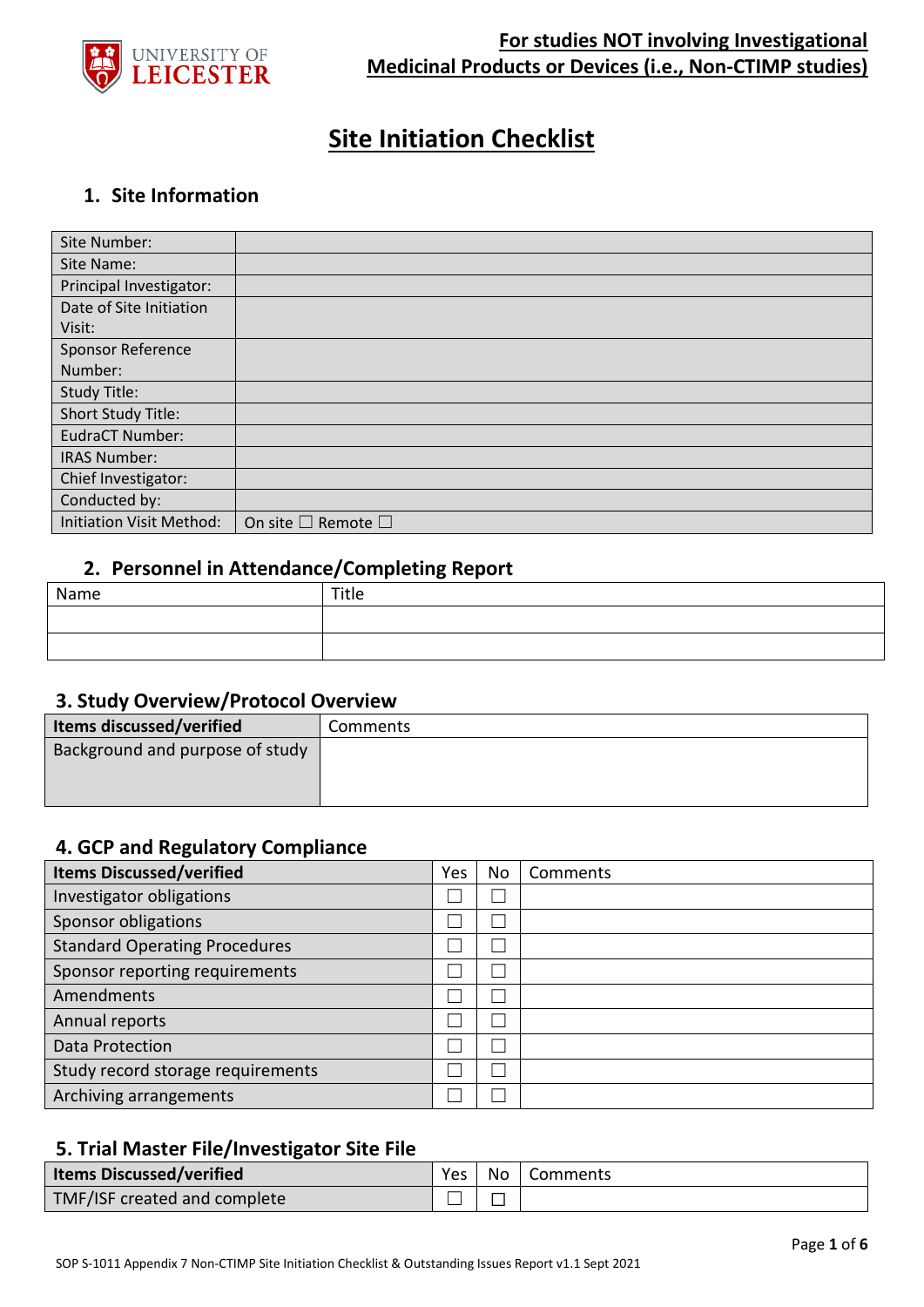

| Delegated Individual for TMF/ISF maintenance |  |  |
|----------------------------------------------|--|--|
| Secure Location/limited Access               |  |  |

## **6. Study Approval Status/Essential Documents**

| <b>Items Discussed/verified</b>                 | Yes | No | N/A          | Version/Comments |
|-------------------------------------------------|-----|----|--------------|------------------|
| EC Favourable opinion/HRA approval              | ×   |    |              |                  |
| R&D/R&I/Host organisation                       |     |    |              |                  |
| approval/authorisation                          |     |    | $\mathbf{L}$ |                  |
| Signed Sponsor/CI Agreement                     |     |    | $\mathbf{L}$ |                  |
| <b>Signed Financial Agreement</b>               | ×   |    | $\mathbf{L}$ |                  |
| Protocol - Confirm protocol signed and dated by |     |    | $\mathbf{L}$ |                  |
| the PI                                          |     |    |              |                  |
| Protocol deviation/Serious Breach reporting     | ×   |    | П            |                  |
| <b>Patient Information Leaflet</b>              | ×   |    | $\mathbf{L}$ |                  |
| (document version no and date)                  |     |    |              |                  |
| Consent                                         |     |    | L            |                  |
| (document version no and date)                  |     |    |              |                  |
| <b>Patient Invitation</b>                       | L.  |    | $\mathbf{L}$ |                  |
| (document version and date)                     |     |    |              |                  |
| <b>GP Letter</b>                                | ×   |    | $\mathbf{L}$ |                  |
| (document version and date)                     |     |    |              |                  |
| Advertisement                                   | ×   |    |              |                  |
| (document version and date)                     |     |    |              |                  |
| <b>CRF</b>                                      | ×   |    | $\mathbf{L}$ |                  |
| (document version and date)                     |     |    |              |                  |
| Other: Are the contact numbers on the PIS       |     |    |              |                  |
| correct/ been checked?                          |     |    |              |                  |

## **7. Investigator Site Personnel**

| <b>Items Discussed/verified</b>                                                                  | Yes | No | Comments |
|--------------------------------------------------------------------------------------------------|-----|----|----------|
| Adequate site staff to conduct the study                                                         |     |    |          |
| All study team members listed on Delegation of<br>duties log/ all entries signed and dated by PI |     |    |          |
| Signed and dated CVs for all study team<br>members                                               |     |    |          |
| Documented evidence of GCP / consent/study<br>specific training                                  |     |    |          |

#### **8. Recruitment**

| <b>Items discussed/verified</b>                                 | Yes | No | N/A | Comments |
|-----------------------------------------------------------------|-----|----|-----|----------|
| Planned Number of Trial subjects                                |     |    |     |          |
| Methods for identifying Subjects                                |     |    |     |          |
| Research team aware of inclusion/exclusion<br>criteria?         |     |    |     |          |
| Requirement to complete Subject Screening and<br>Enrolment logs |     |    |     |          |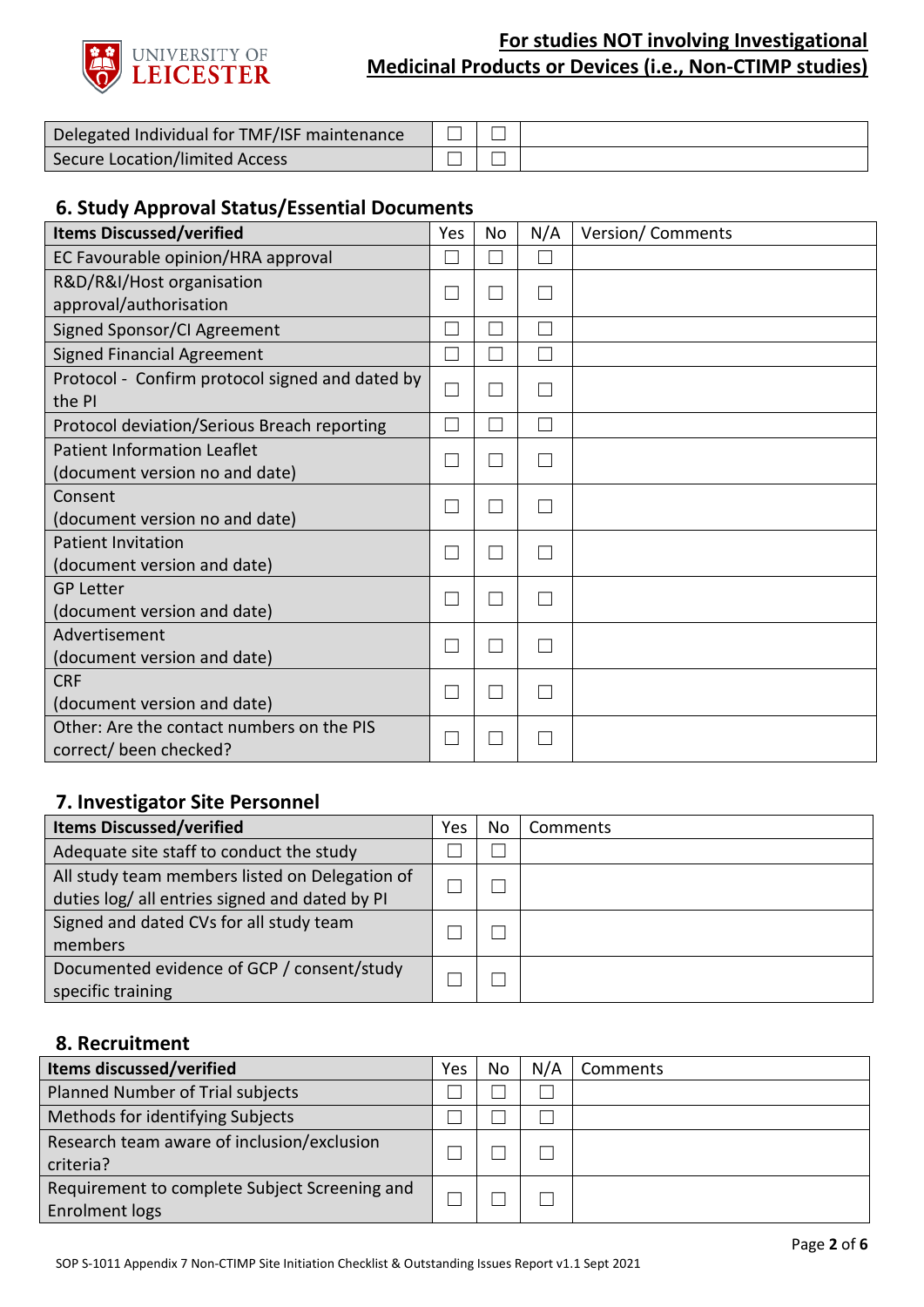

| Procedure for withdrawn Subjects/Lost to follow- |  |  |
|--------------------------------------------------|--|--|
| <b>up</b>                                        |  |  |

## **9. Informed Consent/Enrolment**

| <b>Items Discussed/verified</b>           | Yes | No. | Comments |
|-------------------------------------------|-----|-----|----------|
| Informed consent procedures/documentation |     |     |          |
| requirements                              |     |     |          |
| Eligibility criteria confirmed            |     |     |          |

## **10. Randomisation/Blinding** (check box if N/A □)

| $\cdot$                                   |     |      |          |
|-------------------------------------------|-----|------|----------|
| <b>Items discussed/verified</b>           | Yes | No l | Comments |
| Unblinding procedure/code break envelopes |     |      |          |
| Randomisation procedures                  |     |      |          |
|                                           |     |      |          |

## **11. Safety Reporting/Pharmacovigilance** (Check box if N/A □)

| <b>Items Discussed/verified</b> | Yes | No | Comments |
|---------------------------------|-----|----|----------|
| AE / SAE reporting procedures   |     |    |          |
| <b>Notification process</b>     |     |    |          |

## **12. Data Collection**

| <b>Items Discussed/verified</b>                 | Yes | Νo | Comments |
|-------------------------------------------------|-----|----|----------|
| Format and timelines                            |     |    |          |
| CRF completion guidelines                       |     |    |          |
| Queries and corrections                         |     |    |          |
| eDC training (for electronic case report forms) |     |    |          |
| File notes                                      |     |    |          |
| <b>Statistical Analysis Plan</b>                |     |    |          |

#### **13. Source Documentation**

| <b>Items Discussed/verified</b> | Yes | <b>No</b> | <b>Comments</b> |
|---------------------------------|-----|-----------|-----------------|
| Source Data agreement in place? |     |           |                 |
| CRFs as source                  |     |           |                 |
| Document retention              |     |           |                 |

#### **14. Equipment List** (Check box if N/A □)

| <b>Items Discussed/verified</b>         | Yes | No l | Comments |
|-----------------------------------------|-----|------|----------|
| Equipment list                          |     |      |          |
| Calibration of equipment                |     |      |          |
| Maintenance/service record requirements |     |      |          |

## **15. Specimen collection** (Check box if N/A □ )

| <b>Items Discussed/verified</b>              | Yes | No. | Comments |
|----------------------------------------------|-----|-----|----------|
| Specimen Collection                          |     |     |          |
| Sample result verification/CS/NCS status and |     |     |          |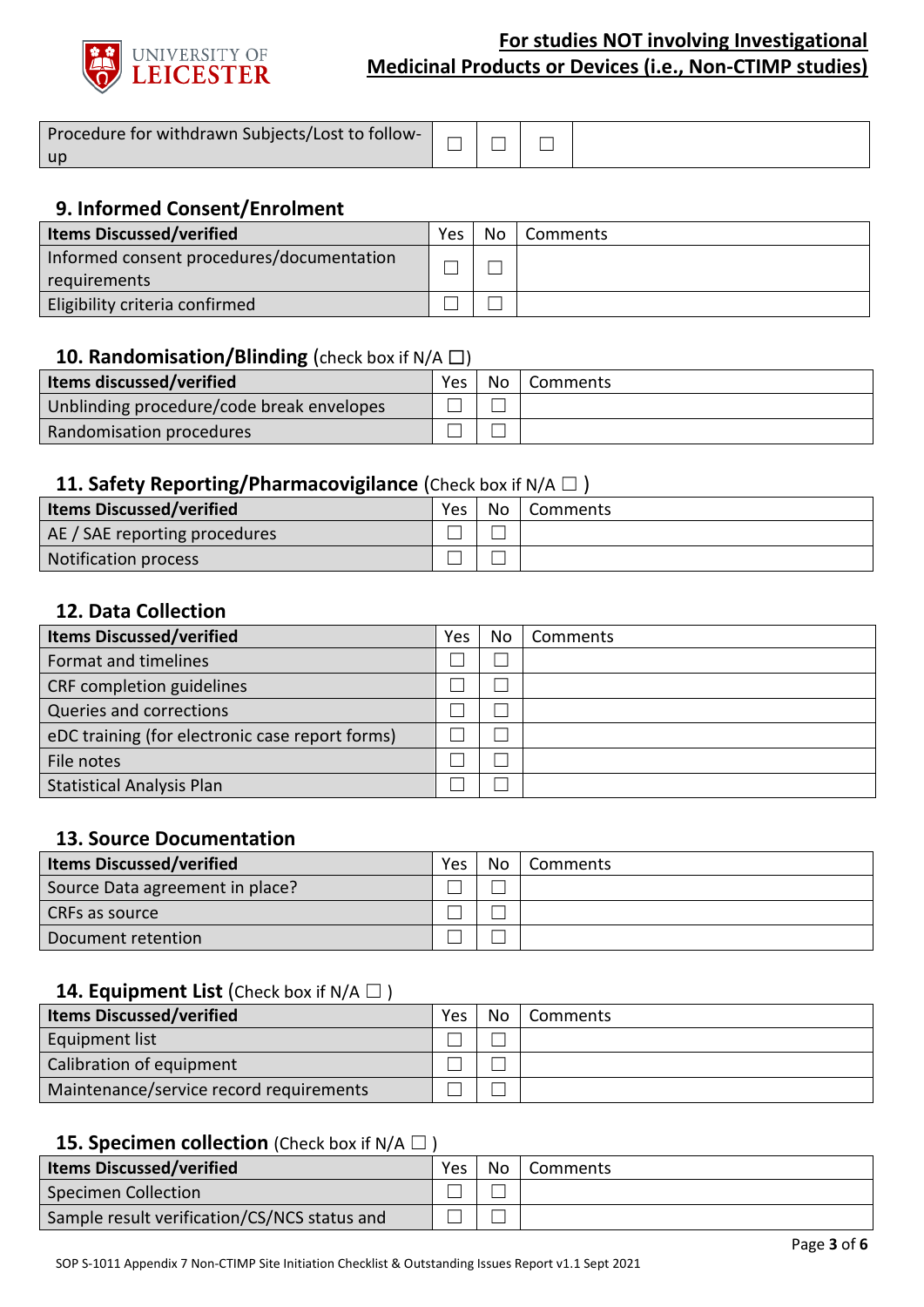

| required actions                   |  |  |
|------------------------------------|--|--|
| Specimens to be obtained           |  |  |
| Specimen Storage                   |  |  |
| Specimen storage and tracking logs |  |  |
| Temperature monitoring             |  |  |
| Sample shipment                    |  |  |
| Laboratory training/manual/SOPs    |  |  |
| Lab kits                           |  |  |
| Lab Accreditation                  |  |  |
| Lab Normal Values                  |  |  |

## **16. Communications**

| <b>Items discussed/verified</b> | <b>Yes</b> | No   Comments |
|---------------------------------|------------|---------------|
| Format and frequency            |            |               |
| Site contacts                   |            |               |
| Recruitment updates to Sponsor  |            |               |

#### **17. Monitoring**

| <b>Items discussed/verified</b>       | Yes. | No l | <b>Comments</b> |
|---------------------------------------|------|------|-----------------|
| Site Monitoring response requirements |      |      |                 |

## **18. SOPs**

| <b>Items discussed/verified</b>                                                                | Yes | No | Comments |
|------------------------------------------------------------------------------------------------|-----|----|----------|
| Do all members of the study team know how to<br>access the Sponsor SOPs via the webpages?      |     |    |          |
| CI/PI confirmation of review and compliance with<br>all Sponsor Standard Operating Procedures. |     |    |          |

## **19. Archiving**

| <b>Items discussed/verified</b>      | Yes | No   Comments |
|--------------------------------------|-----|---------------|
| Archiving at end of study discussed? |     |               |

## **Additional Comments/Visit Overview**

#### **The study must not start until Sponsor Green Light has been issued**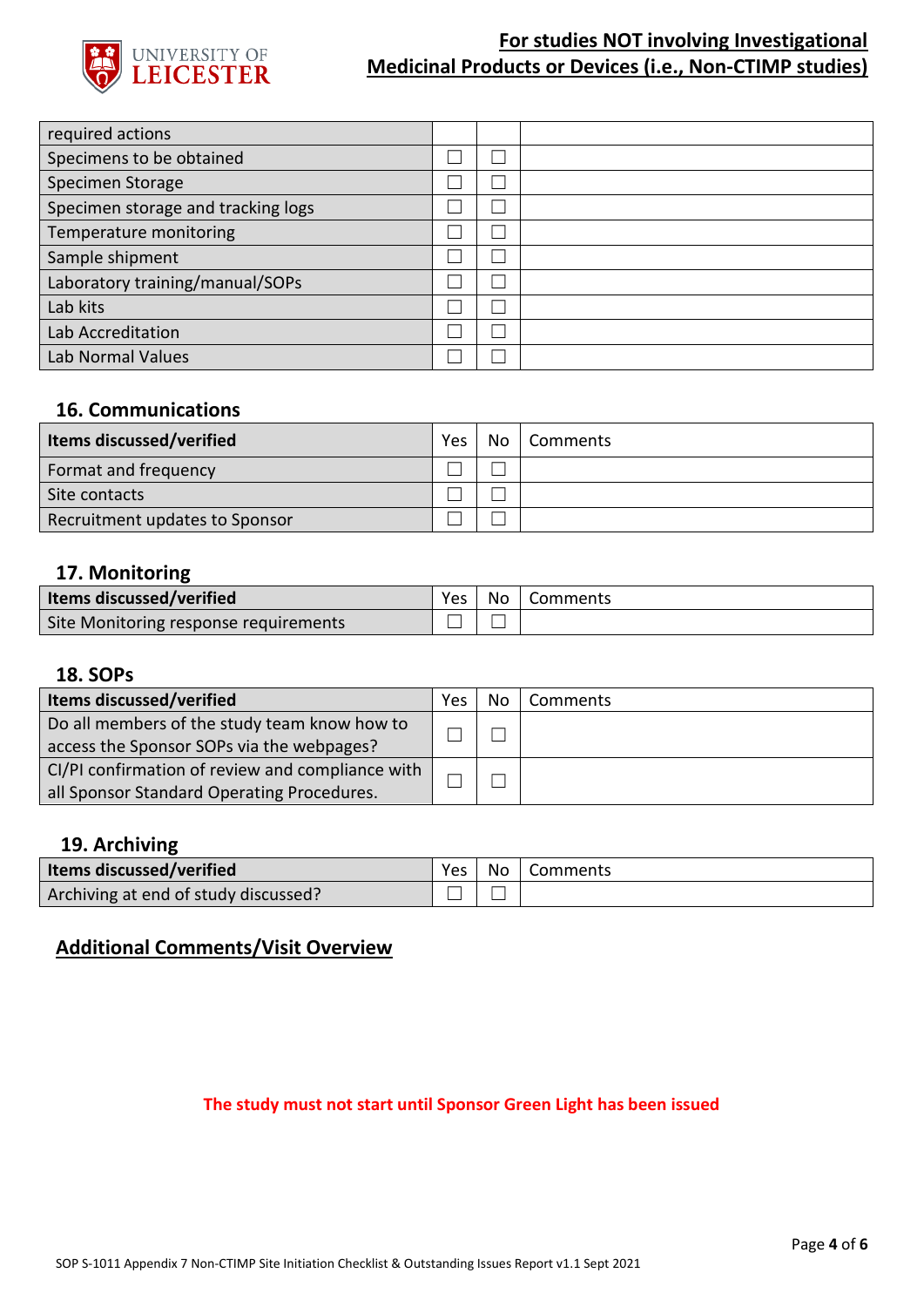

# Site Initiation Outstanding Issues Report

| Site Name:                   |  |
|------------------------------|--|
| Site Number (if applicable): |  |
| Sponsor Reference Number:    |  |
| Short Study Title:           |  |
| Date of Visit:               |  |
| Date of Report:              |  |
| Date Responses Due Back:     |  |

#### **The study must not start until Sponsor Green Light has been issued**

| No. | <b>Outstanding Issue</b> | <b>Action required</b> | <b>Action Taken</b> | <b>Signature &amp;</b><br><b>Date</b> | Reviewer<br><b>Initials &amp;</b><br>Date |
|-----|--------------------------|------------------------|---------------------|---------------------------------------|-------------------------------------------|
|     |                          |                        |                     |                                       |                                           |
|     |                          |                        |                     |                                       |                                           |
|     |                          |                        |                     |                                       |                                           |
|     |                          |                        |                     |                                       |                                           |
|     |                          |                        |                     |                                       |                                           |
|     |                          |                        |                     |                                       |                                           |
|     |                          |                        |                     |                                       |                                           |
|     |                          |                        |                     |                                       |                                           |

| Site Initiation Visit and Report Completed by: | Responses Completed by: | Principal Investigator Sign-off: |
|------------------------------------------------|-------------------------|----------------------------------|
| Name:                                          | Name:                   | Name:                            |
| Role:                                          | Role:                   | Role: Principal Investigator     |
| Email:                                         | Email:                  | Email:                           |
| Signature:                                     | Signature:              | Signature:                       |
| Date:                                          | Date:                   | Date:                            |